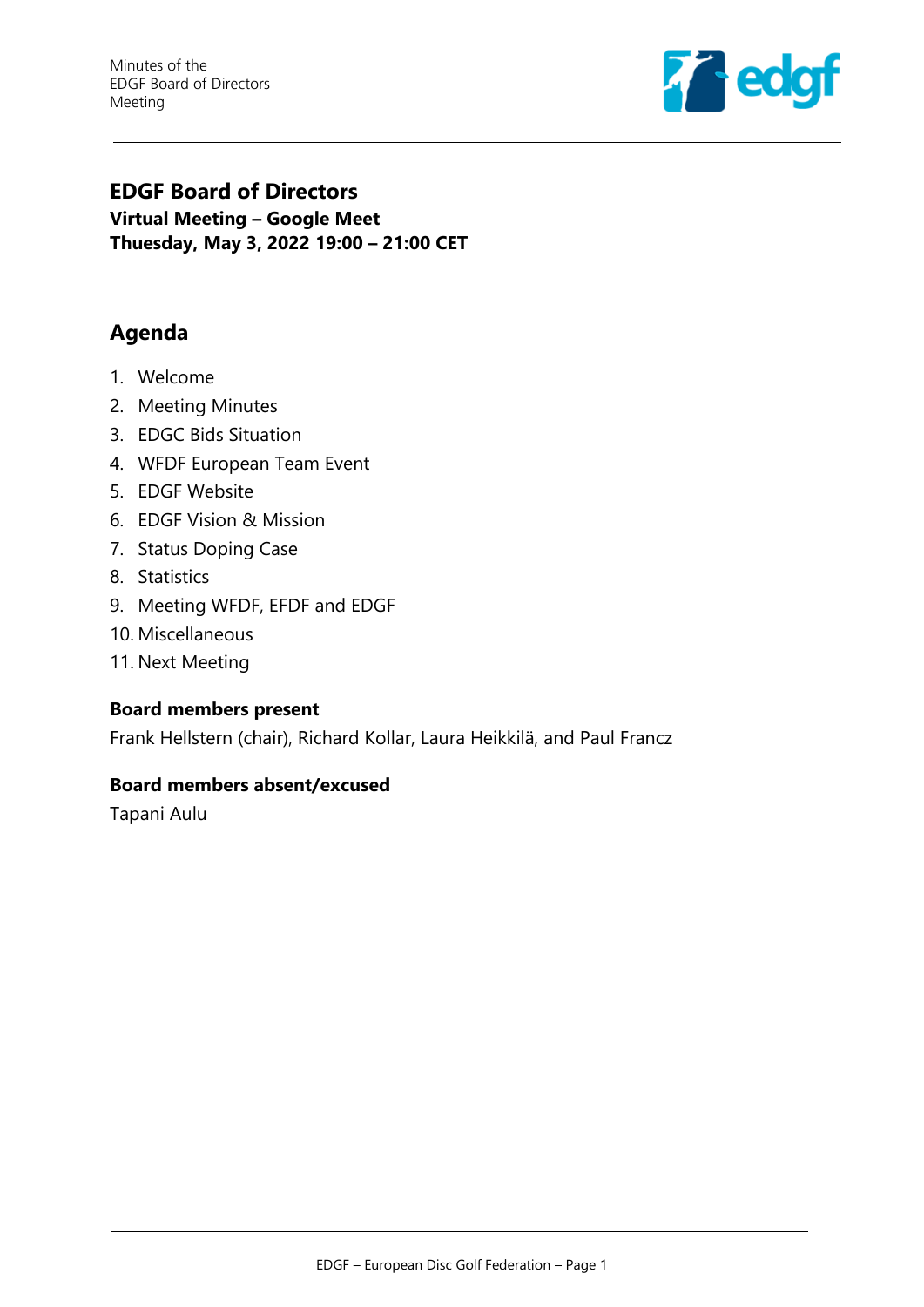

## **1. Welcome**

Frank welcomes all present at this monthly BoD-meeting.

## **2. Meeting Minutes**

Approval of the minutes from the meeting of the 4th of April Minutes. These are ok, can be published.

# **3. EDGC Bids Situation**

- New, additional bidders? None so far.
- Status of the two bids from Norway and Estonian no, last contact was with Norway.
- Status Hungary Master EC? Richard knows that Dani Hatvani will make the bid.
- Shall we have an additional meeting after the deadline? When? Monday, the 23th of May 19:00 - 21:00
- Evaluation committee will get informed about the bid and get the link to the bid allocation form (Paul preparing the mail with all documents and link to the evaluation form).
- Joined meeting of the committee and the board at the 14th of June 19:00 to 21:00. Final decision is by the board members only.
- Publication of the decisions asap on our channels right after the information of all bidders.

## **4. WFDF European Team Event**

Response to the proposal of the WFDF/Charlie to organize a European Team Event.

- Report about the EFDF meeting.
- Discussion/approval of the answer mail to Charlie/WFDF.
- General implications for future events and the future handling of WFDF activities in Europe/in our competence.
- Member survey about an European Team Event in 23 (shall we carry out/how can we carry out), Richard also thinks it will be hard to get enough members to answer the questionnaire.
- Team event can become a valuable part of the tournament scene in Europe in the (near) future.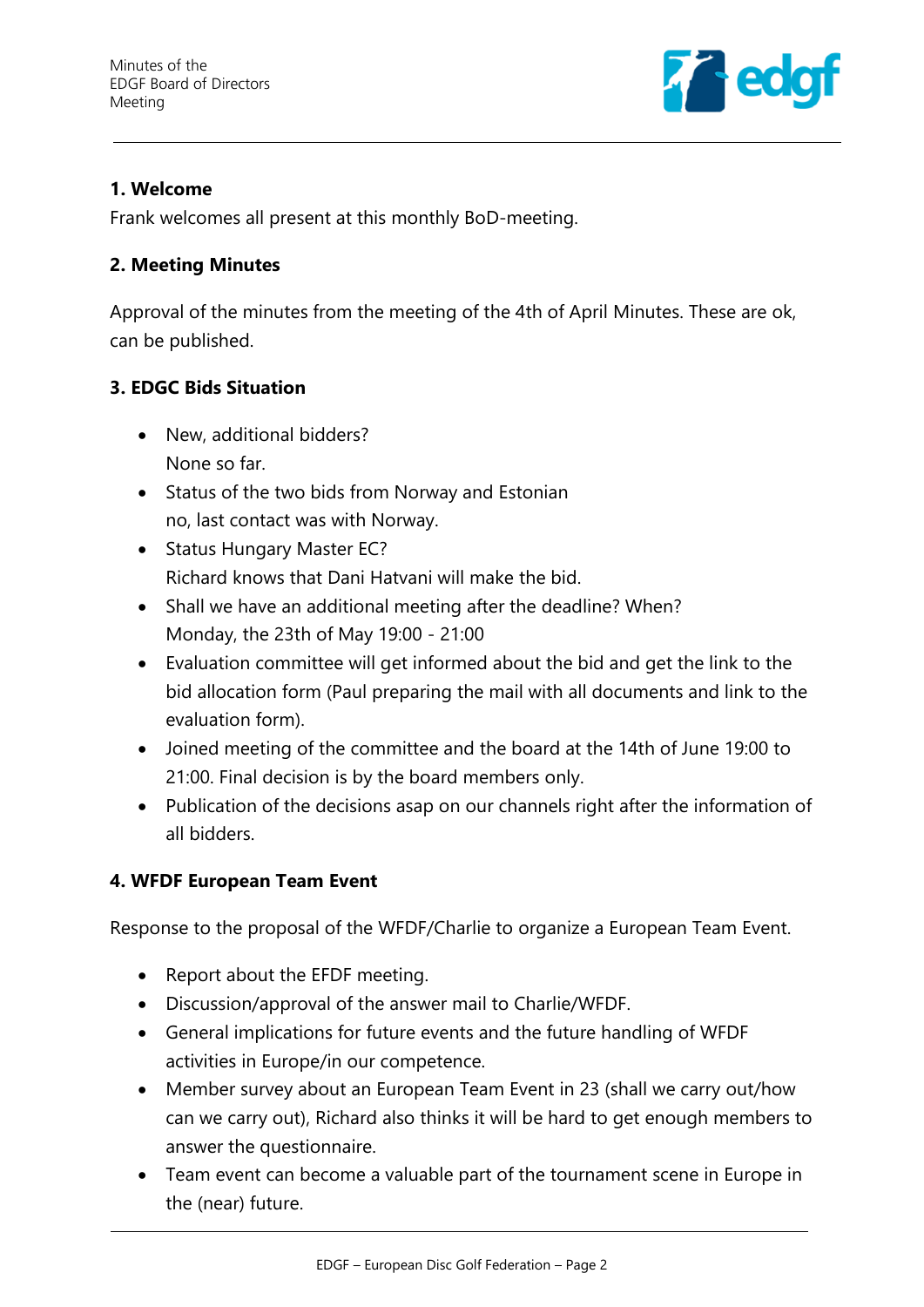

- Hard to find a motivation for the players and the countries.
- One possibility could be to partner with WFDF for the EDGCs run and sanctioned by the EDGF.
- This discussions should be held on a joined meeting of WFDF, EFDF and EDGF on a board level - this topic will be emphasizing in the mail itself.

### **5. EDGF Website**

- Paul reports about the new design, pages and functions. Design fits all, iPad, iPhone, Notebooks, Wide Screen, etc.
- Infos about the Board members ongoing.
- Minutes will be under documents.
- Contact our members and collect the resources from them and list them so that they are available to all interested (blogs, homepages, podcasts, video channels…).
- General development is going on.
- Help is still wanted for input and general public relations.

### **6. EDGF Vision and Mission**

- Vision and Mission statements indicate what our idea of the future of the EDGF shall be.
- Shall the EDGF be the organizer of the EDGCs and possible future other (Team) Events in Europe, or shall the EDGF be more?
- This topic should be discussed intensively as soon as the decisions about the hosts of the ECs 23 are known. Goal should be to come up with a idea for the future role of the EDGF. There are many possibilities do develop but we have to focus.
- Paul will reevaluate and share a kind of draft/working paper about one possible way to our further development.
- Link to possible definitions: https://nceln.fpg.unc.edu/sites/nceln.fpg.unc.edu/files/resources/Values\_Vision \_and\_Mission\_definitions.pdf.

## **7. Status Doping Case**

No further information available so far from Switzerland or somebody.